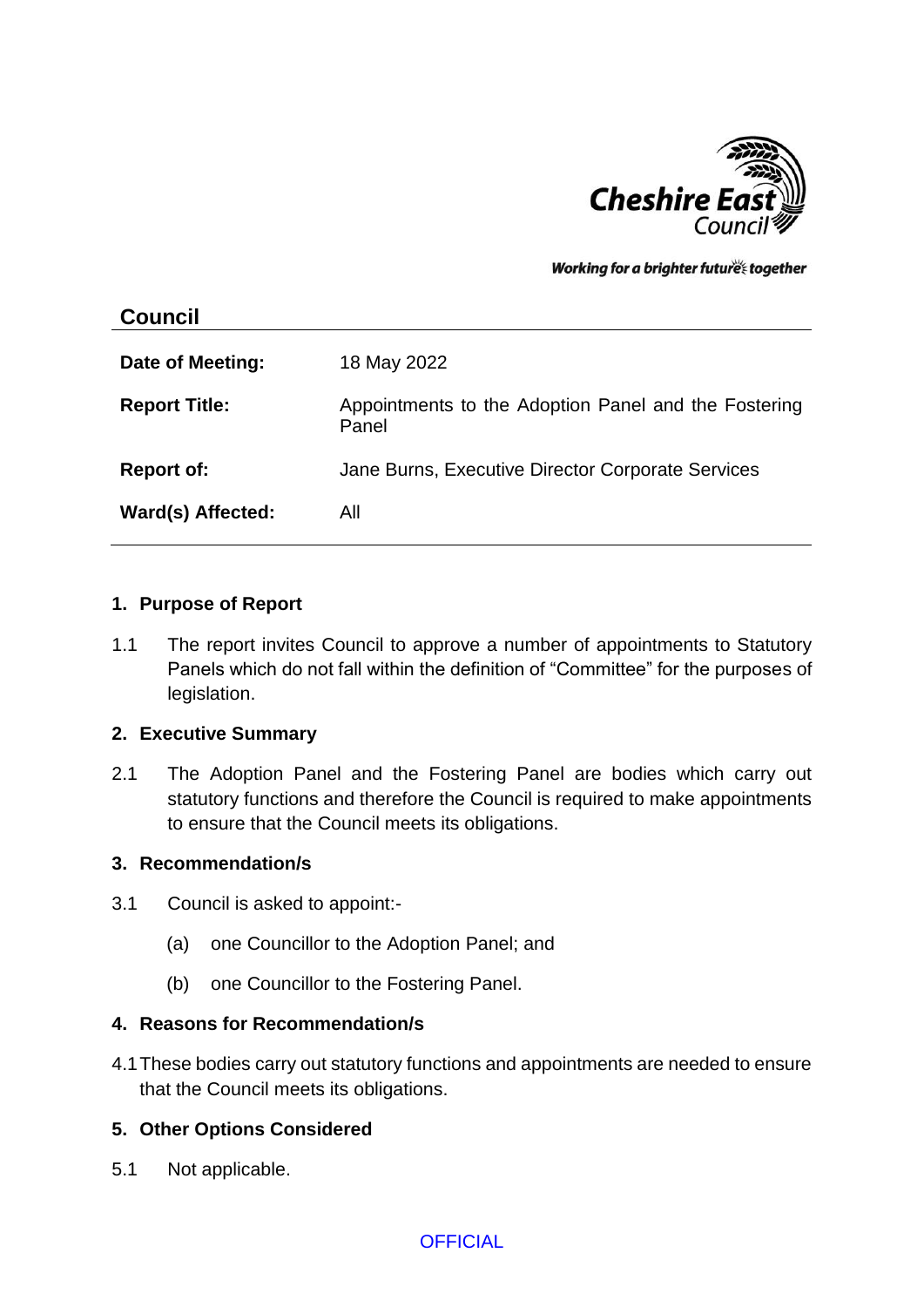# **6. Background**

- 6.1 As there are some organisations which do not fall within the category of being "outside organisations", the members of which being appointed by other means. The Council needs to make such appointments as part of the annual Committee appointment process. The organisations are Statutory Panels which do not fall within the definition of "Committee." These are:-
	- Adoption Panel
	- Fostering Panel

# **Adoption Panel**

- 6.2 The Panel considers the suitability of anyone who applies to become an adopter, and whether or not to recommend that they are suitable to adopt; and also considers the placement of any child with a particular adopter. The Elected Member is a full member of the Panel and is defined as an 'independent panel member' by the Independent Review of Determinations (amendments) 2011. Under the performance objectives of the Panel, each member is asked to attend 75% of the meetings, which are currently held 6 weekly. In addition, each member is asked to attend any training events and induction events that are held at least annually and also to undergo an annual appraisal.
- 6.3 The role of the Adoption Panel and the appointment of Elected Members are governed by the Adoption Agency Regulations 2005 and the Adoption Agencies and Independent Review of Determinations (amendments) 2011, Adoption and Children Act 2002.
- 6.4 The Adoption Panel is made up of a central list and comprises of the following:
	- **Chair**
	- Medical Advisor
	- Agency Members
	- Social Workers (2)
	- Elected Members (1)
	- Independent Members (3)
	- Additional Members (2)
- 6.5 Councillor B Puddicombe served on the Adoption Panel during the 2021/22 municipal year.

# **Fostering Panel**

6.7 The establishment of fostering panels is laid down by the Fostering Service (England) Regulations 2011. Regulation 23(1) requires the fostering service to

# **OFFICIAL**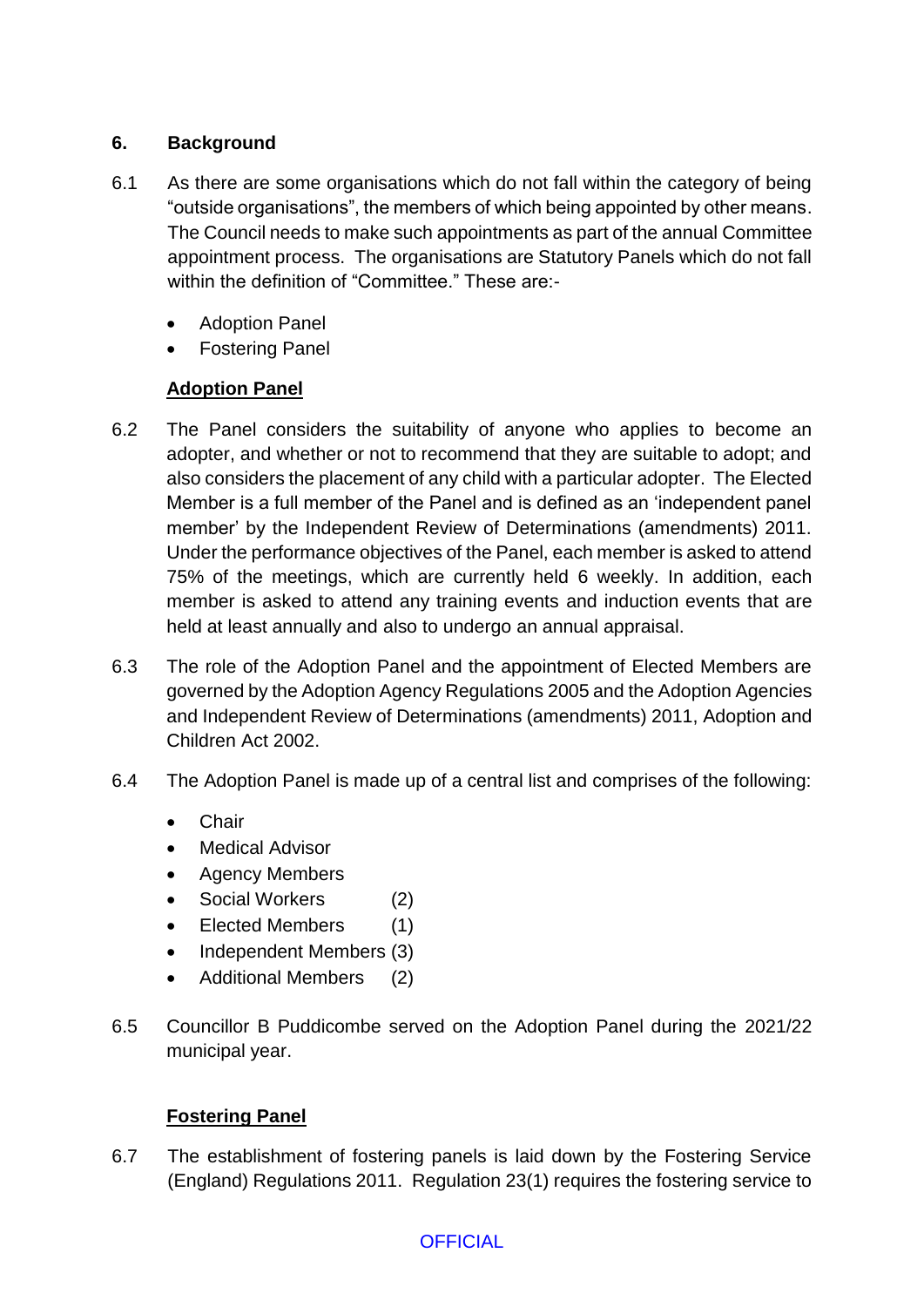provide a central list of persons considered to be suitable members of the Panel, similar to the Adoption Panel.

- 6.8 The Fostering Panel makes timely and appropriate recommendations in line with the overriding objective to promote the welfare of children in foster care. The Panel considers and advises on the suitability of persons who apply to be foster carers for children who are "cared for" by the local authority. It states what its recommendations are in respect of a particular child or children and clarifies whether the prospective carers matching considerations are to be for certain ages or categories of children.
- 6.9 It considers the continuing approval of foster carers following their annual carer's review or other significant changes in their circumstances and advice on any other matters relating to the fostering service.
- 6.10 Councillor Carol Bulman served on the Adoption Panel during the 2021/22 municipal year.
- 6.11 As with the Adoption Panel, the Fostering Panel is administered by Cheshire East Children's Services, and as such, is not an outside organisation.

## **7. Implications of the Recommendations**

- **7.1 Legal Implications**
- 7.1.1 There are no direct legal implications.
- **7.2 Finance Implications**
- 7.2.1 There are no direct implications for finance.

## **7.3 Policy Implications**

7.3.1 There are no direct implications for policy.

# **7.4 Equality Implications**

- 7.4.1 There are no direct implications for equality.
- **7.5 Human Resources Implications**
- 7.5.1 There are no direct implications for Human Resources.

## **7.6 Risk Management Implications**

7.6.1 There are no direct risk management implications.

**OFFICIAL**